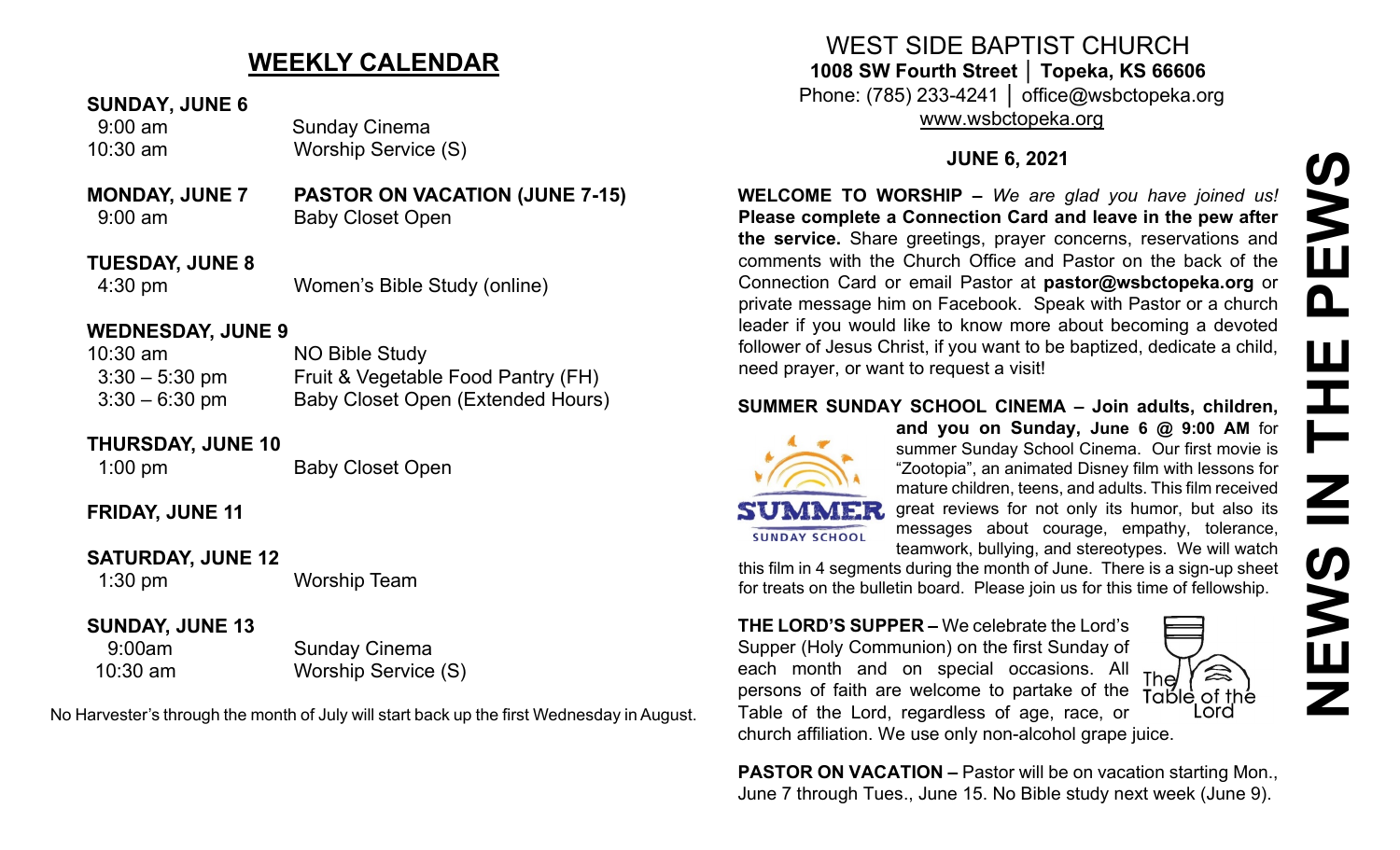

**AMERICAN BAPTIST BIENNIAL CONVENTION** - Registration is now open for our denomination's **American Baptist Churches Biennial Mission Summit**, **meeting online Thursday, June 24 to Saturday, June 26, 2021. WSBC may send seven delegates. Speak with Pat Carpenter if you are interested in serving as a delegate.** The cost is \$100 per delegate or \$100 per family (2 persons).

Visit [www.americanbaptists2021.com](http://www.americanbaptists2021.com/) for info or to register.

**BABY CLOSET -** The Baby Closet is open! Parents can now come inside and get clothing and miscellaneous items for their children. The volunteers have been stocking the shelves with summer clothing and packing winter clothes for storage. We have been able to increase our hours on Wednesdays. The new time is 3:30- 6:30 p.m. Families can utilize the Baby Closet and the Harvesters Food Program at the same time. The dates and times we are open have been put on Facebook. There has been a good response with new families utilizing our ministry. Thanks to the volunteers for their time spent in the Baby Closet.

~ Pat Carreno, Baby Closet

**BELIEVER'S BAPTISM** – We practice "believer's baptism" which is the immersion of a person in water – regardless of age – who receives Jesus Christ as his or her personal Savior and publicly professes to walk the Jesus way. The Council schedules baptisms on most Sunday mornings throughout the year. If you would like to be baptized, then come to the front during the last song.

**BIBLE STUDY ONLINE** – Join us for **"The Psalm Book of Israel" Bible Study on Wednesday MORNINGS at 10:30 am in Holmer Hall (face masks, mass limit, and social distancing required) or ZOOM (see email for link and password).** 

**FOOD PANTRY – Free Fruit and Vegetable Food Pantry on Wednesdays from 3:30 to 5:30 pm, while supplies last.** MOBILE SITE: enter the west PARKING LOT from 4th and CLAY Streets; do not park or exit your vehicle. Equal Opportunity. \*All food is available at no cost. FACE COVERINGS or MASKS REQUIRED. Thank you to Jack Janway, Outreach Coordinator, and all the volunteers who make this service project possible.

**CHURCH ORGANIST** – The Church is actively looking for another Organist to play for our worship services. See Clarence Payne, Chair of Personnel, for details or to apply for the position.

**HOSPITAL & EMERGENCIES –** If you or a loved one is admitted to the hospital for an emergency or for surgery, **the hospital staff and chaplains' office will NOT contact the Church Office or the Pastor**. **You or a family member must call the Church Office at (785) 233-4241 or the Pastor at (785) 224-7234**. Pastor is willing to visit the hospital and pray prior to surgeries.

**NURSERY SUPERVISOR –** Job open. Oversee the Nursery and nursery workers. Competitive hourly rate. See Clarence Payne to apply.

**VACATION BIBLE SCHOOL -** Plans are being made for a children's **Vacation Bible School** to be held **Monday-Friday, July 26-30**. **Supper will be served at 5:00 PM with activities to follow until 7:00 PM**. Eligible ages are any kids who have finished K up through 5<sup>th</sup> grade. Our theme is "Wilderness Escape – Where **God Guides and Provides**." Please watch for details in the upcoming weeks on how you might contribute. Many adult volunteers will be needed to get everything ready and accomplished both prior to and during that week.

**VENMO –** Give to God online via **SQUARE** at **[https://west](https://west-side-baptist-church.square.site/)side-baptist-[church.square.site](https://west-side-baptist-church.square.site/)** or give through **VENMO**, a phone app. Search for the church **@wsbctopeka** or scan the QR code. We appreciate all your donations and generosity. Questions? Call the Church Office for help.



venmo

#### **WWW KID'S BIBLE CLUB -** We are also planning to restart our **Wonderful West Side Wednesdays**, aka **WWW**, in the fall.

This has been such a vital and important program for the children, youth, and adults in our community and church the past several years. Beginning on Wednesday, Sept 1, we will provide a meal and a group Bible lesson for children and adults. We will be counting on volunteers to carry out this mission. There are jobs to help with transportation, cooking, serving, clean-up, teaching, playing, singing, and more. You are invited to be a part of WWW. ~ Alice Payne, C.E. Coordinator